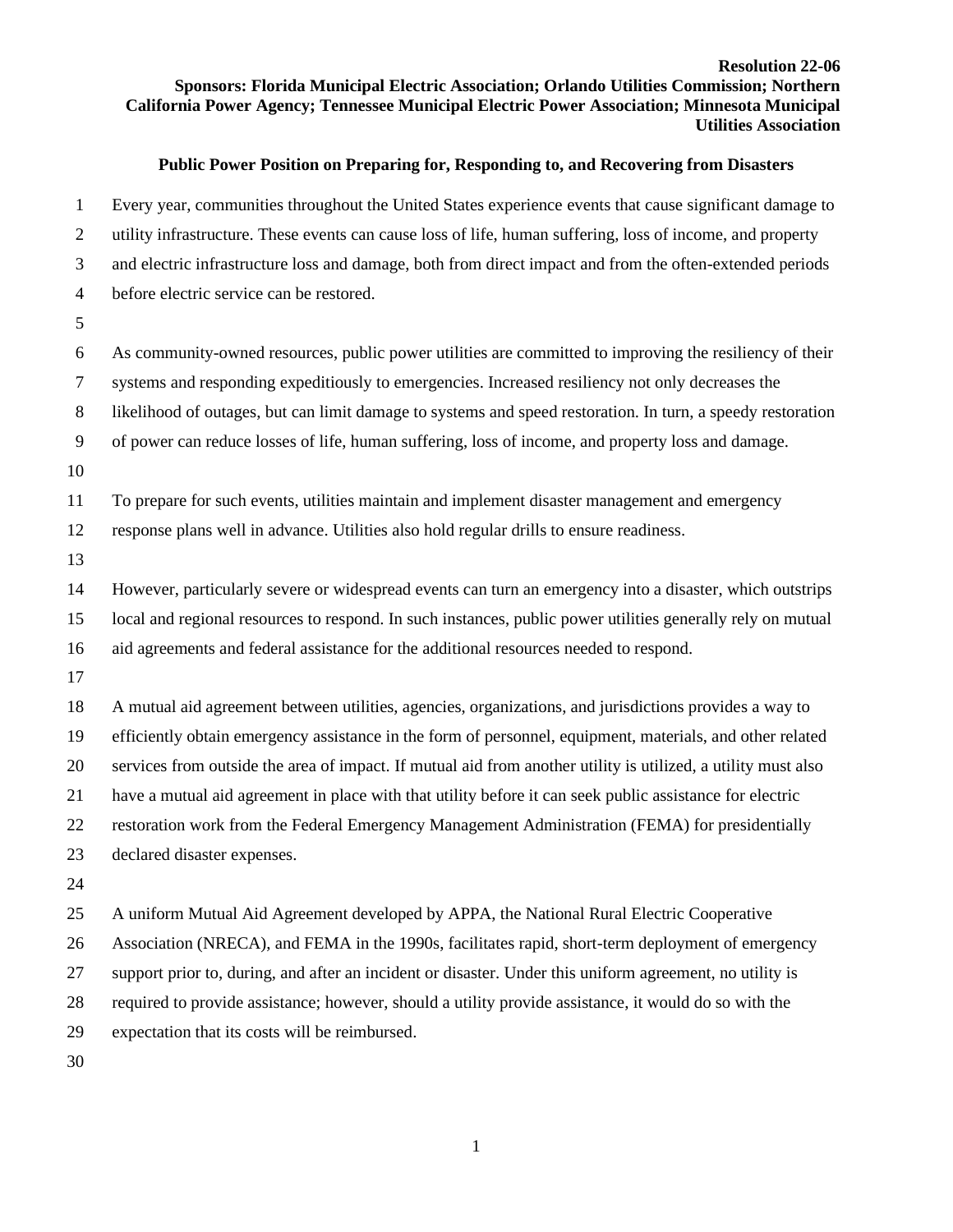APPA also administers the Mutual Aid Network (MAN) and Mutual Aid Working Group (MAWG) and participates in the Department of Energy (DOE) Energy Restoration Team (ERT). The MAN connects utilities, state associations, joint action agencies, APPA, and federal/response partners to support the safe and efficient restoration of power through effective resource coordination and information sharing. The MAWG works collaboratively with state and regional associations, joint action agencies, and individual utilities to identify MAN coordinators that can streamline and aggregate information from a state or region and facilitate communication with APPA to provide consistent, accurate reporting to federal entities. Additionally, the MAWG facilitates the creation of a repository of recognized practices to serve as a resource for public power utilities, allowing utilities to continuously evaluate and improve their level of preparedness for an event of any scale. DOE has included APPA on the ERT to expedite restoration efforts of the entire energy sector. APPA represents public power utilities on the ERT by providing restoration and recovery updates, in addition to advocating for any access to fuel, permits, or other resources. As such, in the event of a disaster that exceeds the mutual aid resources of the local/regional program, having an organized public power plan is essential. The federal government, through FEMA, also provides direct assistance to communities affected by disasters by providing public assistance grants for debris removal, emergency response, and utility repair and restoration. This assistance is hugely valuable, but is quite complicated to obtain. FEMA has exacerbated disaster response costs by often revisiting public assistance grants years after the fact and demanding repayment when alleged errors, most commonly related to documentation or document retention, are found. Congress has sought to curb this practice by imposing a three-year statute of limitations on such "clawbacks." However, in 2020, FEMA announced it would sidestep this requirement by pausing the three-year limit any time it had further "questions" about the public assistance grant. Furthermore, while Congress has expanded disaster-related public assistance to encourage communities to make investments in infrastructure resiliency, FEMA guidance makes it very difficult for public power utilities to qualify for such funds.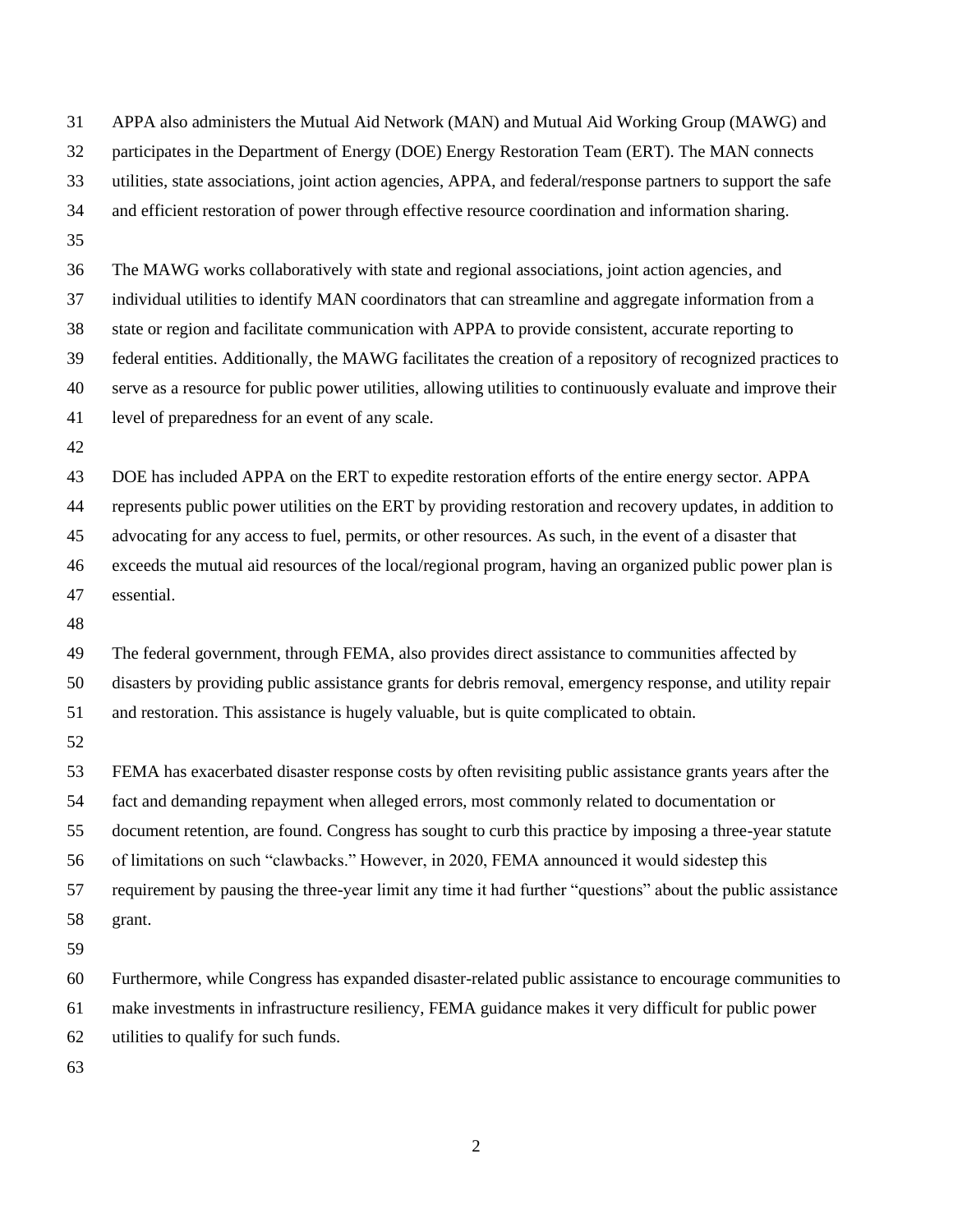Recent disaster experiences underscore the value of mutual aid and federal disaster assistance, but also highlights how improvements should be made, including:

- • An expansion of voluntary participation in, and coordination of, mutual aid efforts; • Improvement in the administration and determination of FEMA grants to reimburse utilities, in part by allowing state and local government procurement policies to meet federal procurement requirements under the public assistance grant program. This, in turn, will expedite payments to those utilities that have provided mutual aid; • Reimbursement of interest accrued on loans to cover disaster-related expenses while awaiting FEMA public assistance grants; <sup>74</sup> • A reform of federal disaster assistance programs to facilitate greater focus on disaster prevention, staging, system resiliency, program efficiency, and improved oversight; and • A reform of hazard mitigation programs to avoid penalizing hazard mitigation investments prior to an event. **NOW, THEREFORE, BE IT RESOLVED**: That the American Public Power Association (APPA) will continue to work with the Federal Emergency Management Agency (FEMA), Department of Energy, Department of Homeland Security, and other federal agencies to improve preparedness, coordination, communication and understanding between these federal entities, APPA, and utilities, and to streamline the administrative obstacles to procuring assistance during and after a major storm/event; **BE IT FURTHER RESOLVED**: That APPA will work with its members, other utility associations, and federal agencies to enhance communication, resource, and information sharing during preparation and recovery from disasters; **BE IT FUTHER RESOLVED**: That APPA will continue to educate and encourage all APPA members to sign the APPA mutual aid agreement, and be ready to assist other public power utilities in times of need; and **BE IT FURTHER RESOLVED**: That APPA calls on Congress to reform the Stafford Act to improve the administration and determination of FEMA grants: to better enable utilities to use federal funds for disaster preparedness, prevention, and system resiliency investments; to expedite federal payments to utilities for both direct disaster responses and mutual aid payments; and to provide adequate federal funding for disaster response.
	-